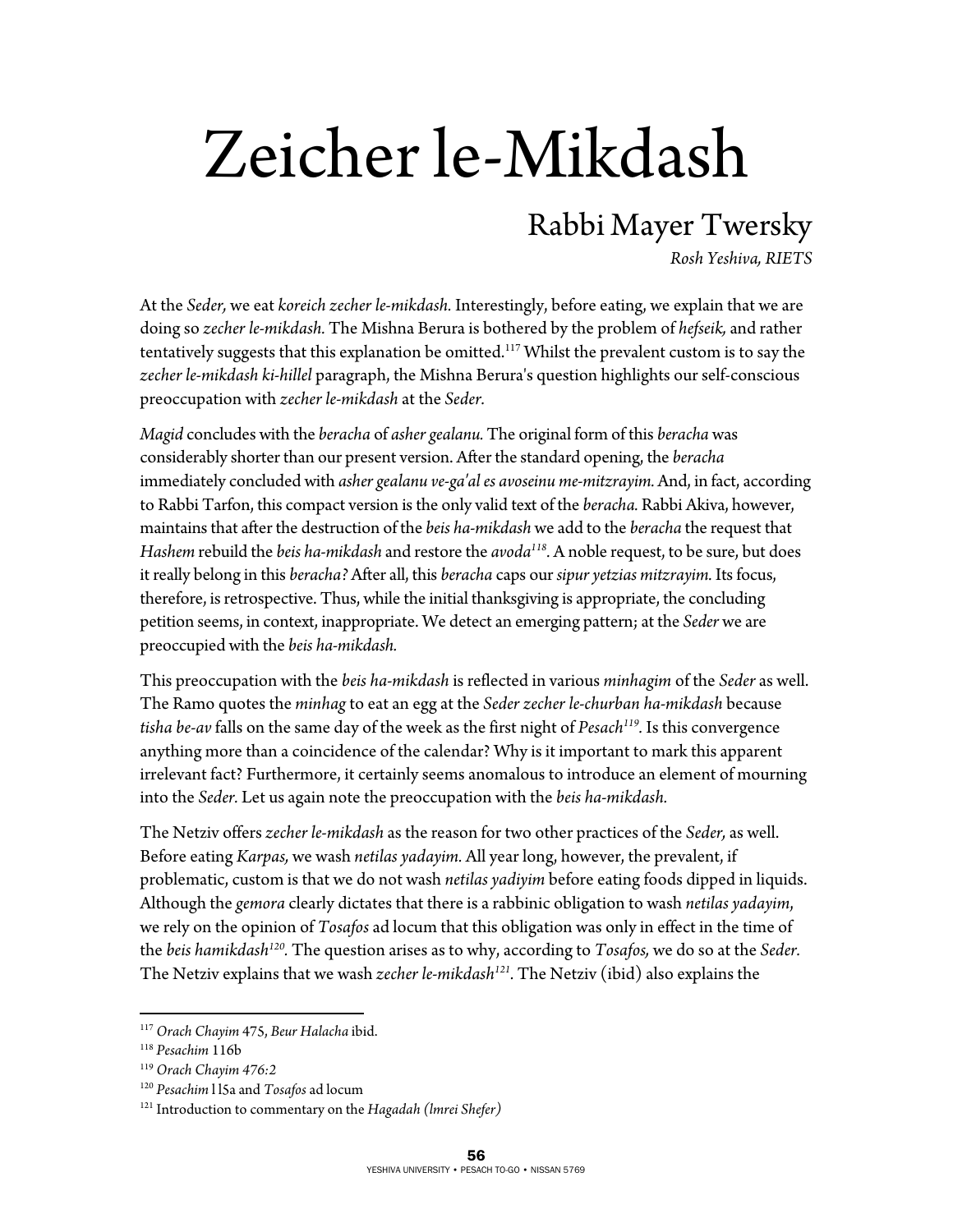custom of wearing a *kitel* at the *Seder* in terms of *zecher le-mikdash.* The meat of *korbanos* was eaten in a manner befitting royalty. Accordingly, explains the Netziv, those eating the *korban pesach* would wear robes, and we, *zecher le-mikdash,* emulate that practice by wearing a *kitel.* 

**Q** What accounts for this preoccupation with the *beis ha-mikdash?* We are always supposed to be mindful of the *beis ha-mikdash,* but our preoccupation at the *Seder* seems disproportionate.

We can derive a crucial insight into *yetzias mitzrayim* and *sipur yetzias mitzrayim* from *Shiras Hayam.* The *shira* celebrates the drowning of the Egyptians at *Yam Suf,* which consolidated and clinched the political exodus from Egypt. Accordingly, the *shira* focuses retrospectively on that seminal, miraculous event. Nevertheless, the *shira* concludes with a *bakasha* for the building of the *beis ha-mikdash.* 

*You will bring them and implant them on the mount of your heritage, a foundation for Your dwelling-place that You, Hashem, have made a Sanctuary (mikdash), my Lord, which Your hands established.*   **Shemot 15:17** 

תבאמו ותטעמו בהר נחלתך מכון לשבתך פעלת ה' מקדש אדני כוננו ידיך:  **שמות טו:יז**

In a remarkable display of symmetry, according to Onkelos (15:2), the *shirah* also begins by focusing on the *beis ha-mikdash. Zeh kale ve-anvahu,* according to Onkelos, means: this is my God and I will build for Him the *beis ha-mikdash.* The conclusion of the *shirah,* and, according to Onkelos, its beginning, suggest that the building of the *beis ha-mikdash* was the culmination of *yetzias mitzrayim.*  Accordingly, the *shira* concludes with a *bakasha* for the building of the *beis ha-mikdash.* 

The *pasuk* in *sefer Melachim* also indicates that the building of the *beis hamikdash* represented the denouement of *yetzias mitzrayim.* Generally, in Navi, dates are expressed in terms of the reign of the monarch. The Navi, however, dates the building of the *beis ha-mikdash* from *yetzias Mitzrayim* as well. "And it was in the four hundred and eightieth year after the departure of the children of Israel from Egypt, in the fourth year of Solomon's reign over Israel ... that he (began to) build the house of the Lord.122" The Navi highlights the climactic connection between *yetzias mitzrayim* and the building of the beis *ha-mikdash* by dating its construction accordingly.

In what sense was the building of the *beis ha-mikdasn* the culmination of *yetzias mitzrayim?*  When *Ha-Kadosh Baruch Hu* charges *Moshe Rabeinu* with the mission of leading *Bnei Yisroel* out of Egypt, He tells him, "When you take the people out of Egypt, you will worship God on this mountain".123 Rashi, quoting the medrash, elaborates "I have a matter of great consequence dependent on this departure of *Bnei Yisroel* from Egypt; they are destined to receive the Torah upon this mountain three months after they leave Egypt." In other words, *HaKadosh Baruch Hu*  did not intend *yetzias mitzrayim* as an end unto itself. The pasuk indicates that *yetzias mitzrayim's* true significance was to facilitate *kabolas ha-torah.* On the other hand, we have

 $\overline{a}$ 

<sup>122</sup> Melachim I 6:1

<sup>123</sup> *Shemos* 3: 12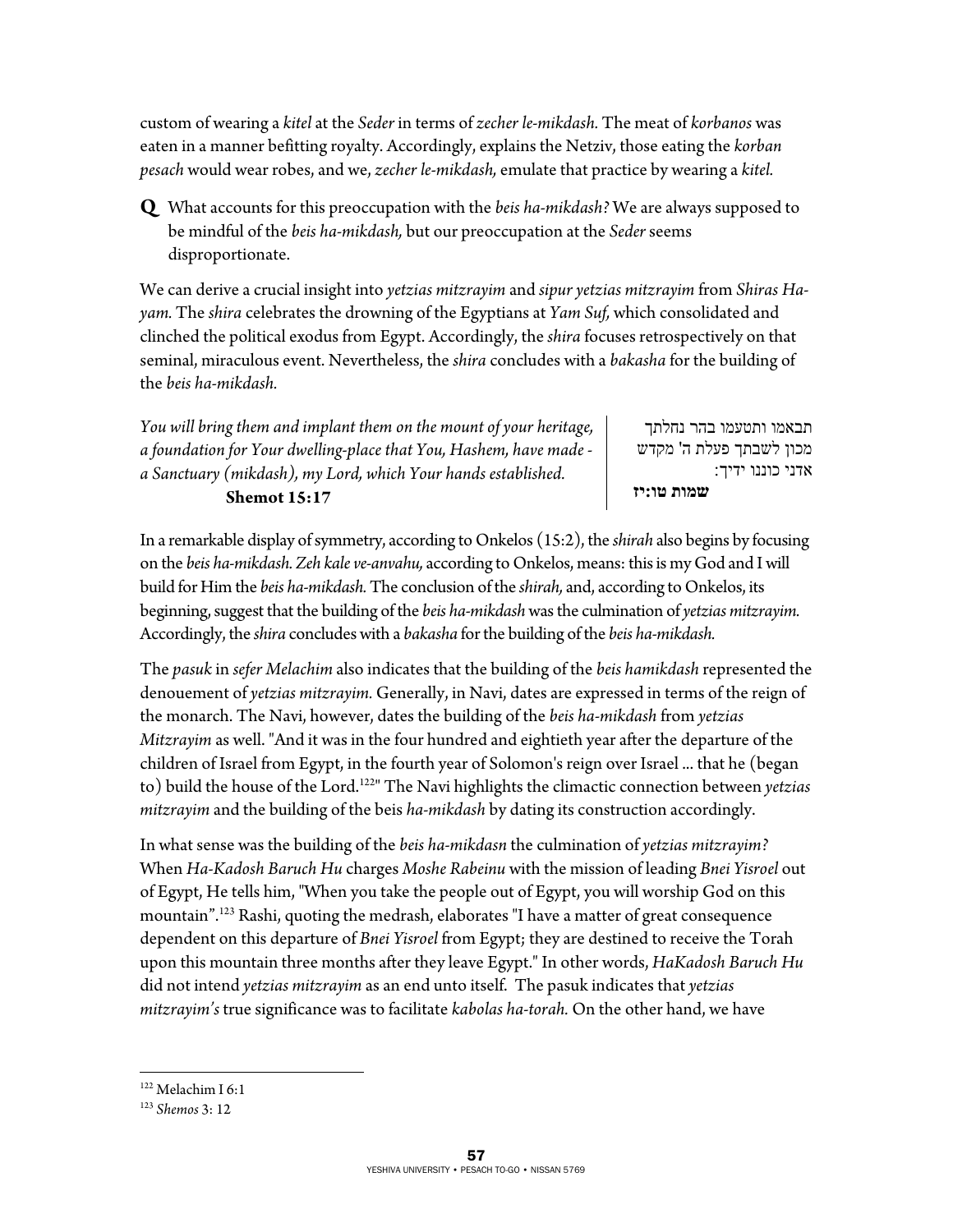inferred from *Shiras Ha-yam* that *yetzias mitzrayim* climaxed with the building of the *beis hamikdash.* Are these two different, distinct goals of *yetzias mitzrayim* or are they interrelated?

Ramban, in his introduction to sefer Shemos, beautifully explains the interrelationship of *kabolas ha-torah,* building the *beis ha-mikdash* and *yetzias mitzrayim. Galus mitzrayim* extended beyond the geographical confines of *mitzrayim* and physical servitude to Pharaoh; *galus* lingered until *Bnei Yisroel* returned to the spiritual station of their ancestors. This was achieved when *Bnei Yisroel* experienced the divine revelation at *Har Sinai.* The intimacy at Sinai with the *shechina*  was not intended as a one time experience. Hashem sought to perpetuate the *geulah* by commanding that we construct the *Mishkan* because "the secret of the *Mishkan* is that the Glory which abode upon Mount Sinai should abide upon the *Mishkan* in a concealed manner." "Thus Israel always had with them in the *Mishkan* the Glory which appeared to them on Mount Sinai."124 The *Mishkan,* of course, was intended as a temporary abode for the *shechina.* The *beis ha-mikdash* is Hashem's permanent home. Thus *yetzias mitzrayim* climaxed with *ma'amad Har Sinai*; that climax was perpetuated with the building of the *beis hamikdash.* 

The *Mishna* teaches that *sipur yetzias Mitzrayim* is accomplished by being *maschil be-gnus umesayem be-shevach.125* One element of our disgrace is that our ancestors were idolaters. The corresponding praise is the spiritual peak that we attained - that Hashem brought us close to Him, made us the chosen nation and allowed us to experience His unity.<sup>126</sup> We became the chosen nation at Har Sinai, seven weeks after the Exodus.127 Clearly, the mandate of *maschil be-gnus umesayem be-shevach* requires that we look beyond what transpired the night of the Exodus and look to what developed from the Exodus. Accordingly, the mandate of *mesayem be-shevach* requires that we focus upon the *beis ha-mikdash* since *yetzias mitzrayim* culminated with its construction. Hashem's unity is experienced, most vividly and completely, in the *beis ha-mikdash.128*

Thus, the *beis ha-mikdash* is an integral part of *sipur yetzias mitzrayim.* It is always a *mitzvah* to remember the *beis ha-mikdash.129* To do so at the *seder* is doubly significant because *zecher lemikdash* is an integral part of *sipur yetzias mitzrayim;* hence, our declaration before eating *Koreich*, the various customs which are practiced *zecher le-mikdash,* and Rabbi Akiva's addendum to the *beracha* of *asher gealanu.* Celebrating the building of the *beis ha-mikdash* is an integral part of our *sipur yetzias mitzrayim.* It would be self-contradictory to ignore its destruction and not implore Hashem for its rebuilding.

We can now appreciate that the convergence of the first day of *Pesach* and *Tisha Be-av* upon the same day of the week is not a calendrical coincidence. It indicates that the tragic events of *Tisha Be-av* negated part of the attainment of *Pesach.* Thus, it is indeed appropriate, as part of *sipur* 

<u>.</u>

128 Miracles were commonplace and many elements of natural law were suspended - vide *Avos* 5:2, *Yoma* 21a. For this reason the *shem ha-meforash* was pronounced in the *beis ha-mikdash.* Vide *Sotah* 37b, 38a. 129 *Sukah* 41a

<sup>124</sup> Vide *Ramban,* beginning of *parshas Terumah,* and *Ramban*, introduction to *Sefer Shemos*

<sup>125</sup> *Pesachim 116a*

<sup>126</sup> *Rambam, Chamet U'matzoh 7:4*

<sup>127</sup> *Shemos 19:5*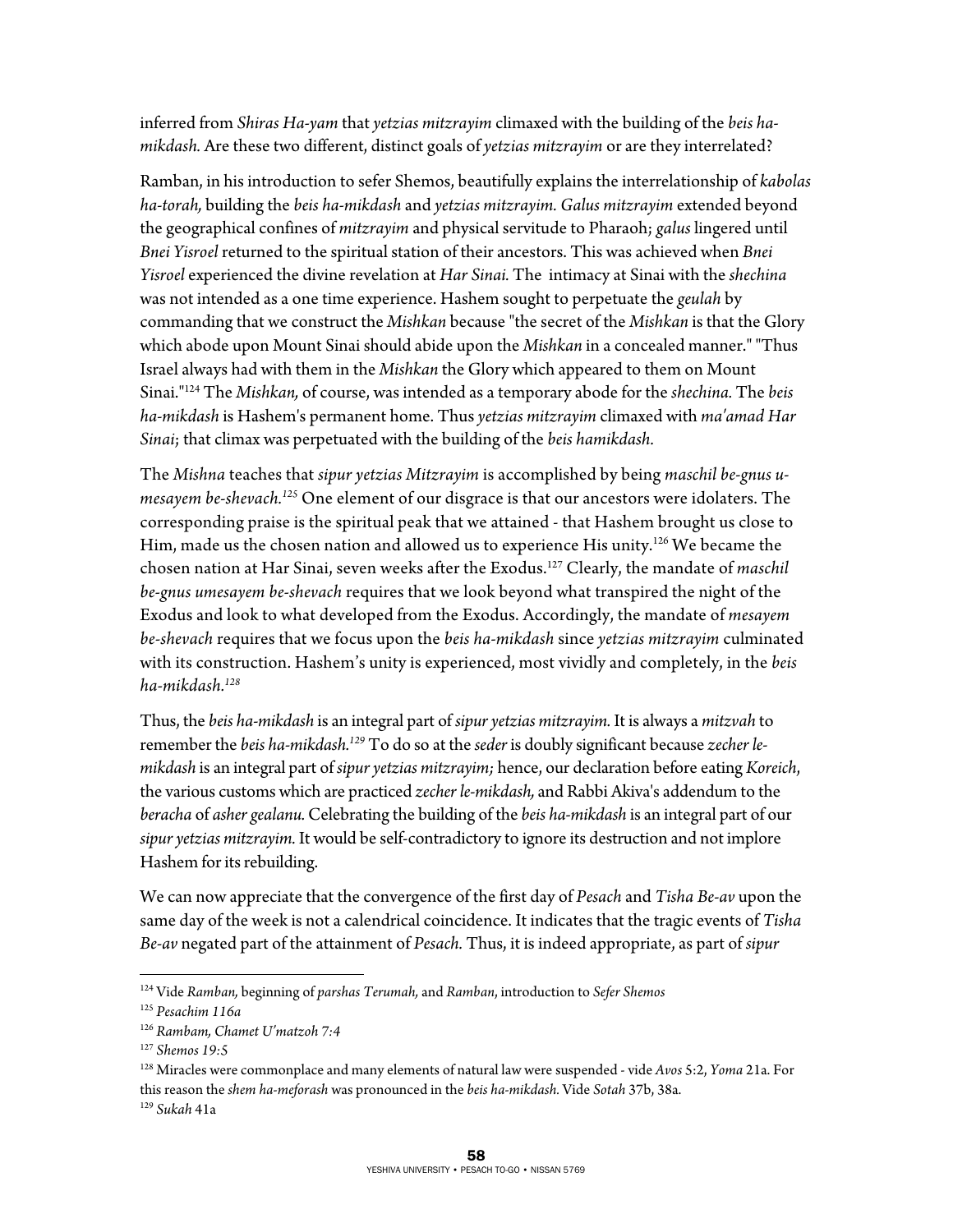*yetzias mitzrayim,* to eat an egg at the *Seder zecher le-churban ha-mikdash.* We show our appreciation for Hashem's gift, the culmination of the Exodus, by subtly and symbolically mourning its loss.

Recognizing the prominence of the *beis ha-mikdash* within *sipur yetzias mitzrayim* illumines several other hitherto obscure features of the *Hagadah.* In the *al achas kamah ve-chamah* and *dayeinu* passages we trace the miraculous, beneficent course of Jewish history well beyond the exodus until the construction of the *beis ha-mikdash. Primo facie,* the relevance of these historical chronicles to *sipur yetzias mitzrayim* is dubious and their terminus arbitrary.

Moreover, according to the Vilna Gaon, the *Mishnah* includes within *sipur yetzias mitzrayim* a similar, albeit compressed, chronicle of Jewish history. The *Mishnah* teaches that we introduce our singing of *Hallel* by acknowledging that we are obligated to thank Hashem "who took us from slavery to freedom, from misery to joy, from mourning to festival, from gloom to a great light, from servitude to redemption". The Vilna Gaon explains that these phrases refer to successive events or generations.130 Thus "from slavery to freedom" refers to the Exodus, "from misery to joy" at *yam suf,* "from mourning to festival" at *Har Sinai,* "from gloom to a great light" from the desert to *Eretz Yisrael,* and "from servitude to redemption" from the days of the Judges to the days of David and Shlomo.

The reason for these chronicles is abundantly clear. The *halacha* of *maschil be-gnus u-mesayem be-shevach* requires us to narrate the story of the Exodus and also its culmination, its crowning glory. Accordingly, we trace the course of Jewish history until the construction of the *beis hamikdash* when, in the words of the Vilna Gaon, the redemption was complete.

We can also appreciate another prime element of *sipur yetzias mitzrayim.* The centerpiece of *sipur yetzias mitzrayim* is the exposition of the *parshah Arame Oveid Avi (Devarim* ch. 26).131 The *Mishna,* however, does not explain why this *parshah* was chosen. Why not, for instance, the *parshios* in *Sefer Shemos* which provide a more extensive account of our servitude and redemption?132 The unique feature of *Arame Oveid Avi* is that it highlights the connection between *yetzias mitzrayim* and the *beis ha-mikdash.* The *parshah* begins *Arame Oveid Avi vayeired Mitzrayimah* and concludes *ve-yevieinu el ha-makom ha-zeh,* which, of course, refers to the *beis ha-mikdash.* 

This point is subject to an obvious challenge. We omit the final *pasuk, vayevieinu el ha-makom ha-zeh.* Why is the main pasuk missing? *Ikar chaser min ha-sefer!* Rabbi David Zvi Hoffman and the Rov, however, both maintain that originally in the time of the *beis ha-mikdash* this final verse was included, as per the *Mishna's* instruction that the **entire** *parshah* is to be expounded. Only subsequently, due to the destruction of the *beis ha-mikdash*, were we forced to omit this verse<sup>133</sup>.

 $\overline{a}$ 

<sup>130</sup> Commentary to *Hagadah* ad locum 131 *Pesachim 116a*

<sup>132</sup> Vide *Ohr Sameach* on *Rambam Chametz U'matzoh* 7:4. The Rov *z"l* explained that the *Seder* is dedicated to *masorah.* Accordingly, *Chazal* selected the terse account in *Arame Oveid Avi* to be elaborated by the *Tora she-ba 'al peh* rather than the lengthier one in *Sefer Shemos* where the role of *Tora she-ba'al peh* would be less prominent. 133 *Melamed Le-ho'il 3:65;* Reflections of the Rav, pp. 210-11